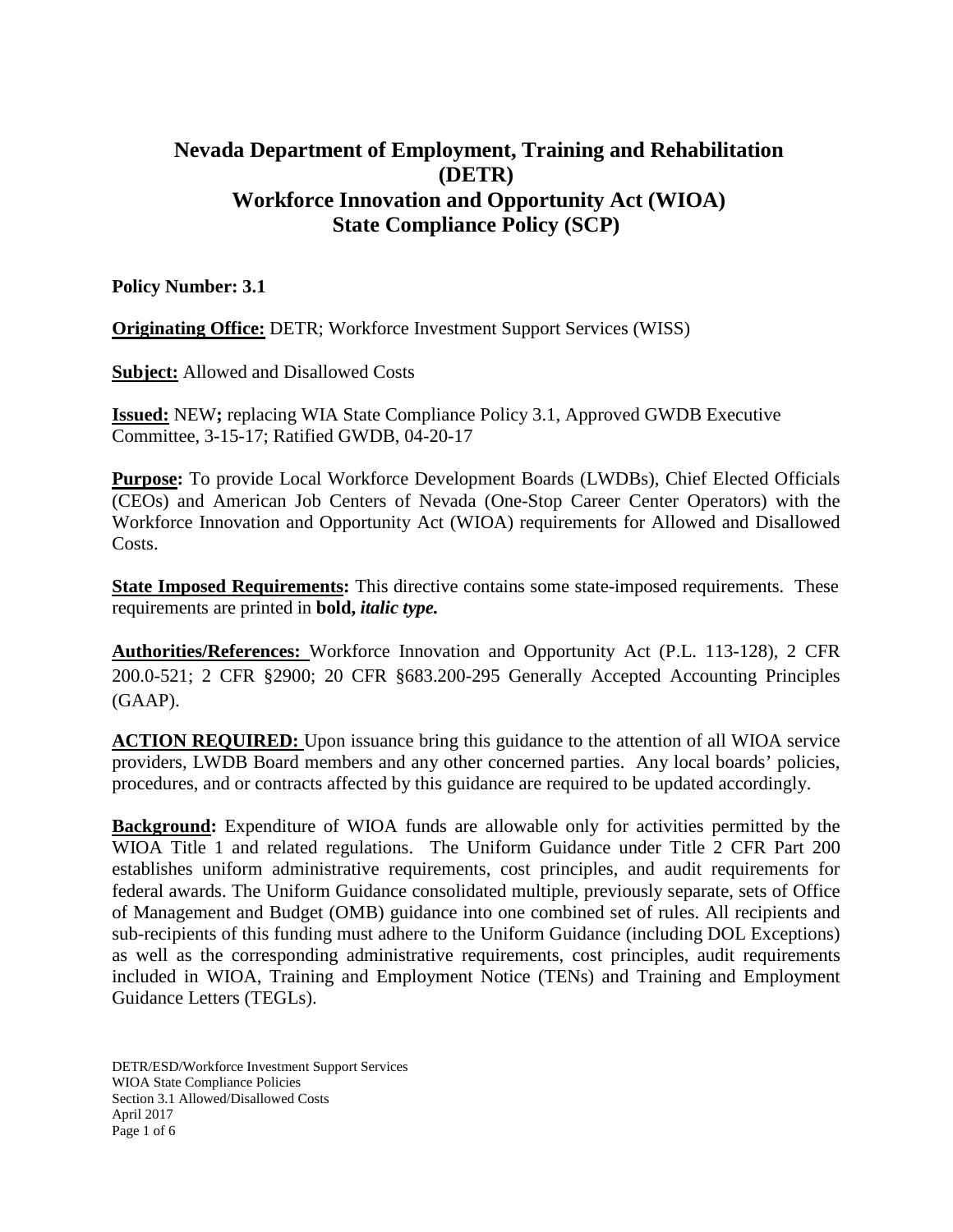#### **Policy and Procedure:**

#### **Factors Affecting Allowability of Cost: (2 CFR** §**200.403)**

Except where otherwise authorized by statute, costs must meet the following general criteria in order to be allowable under Federal awards:

(a) Be necessary and reasonable for the performance of the Federal award and be allocable thereto under these principles.

(b) Conform to any limitations or exclusions set forth in these principles or in the Federal award as to types or amount of cost items.

(c) Be consistent with policies and procedures that apply uniformly to both federally-financed and other activities of the non-Federal entity.

(d) Be accorded consistent treatment. A cost may not be assigned to a Federal award as a direct cost if any other cost incurred for the same purpose in like circumstances has been allocated to the Federal award as an indirect cost.

(e) Be determined in accordance with generally accepted accounting principles (GAAP), except, for state and local governments and Indian tribes only, as otherwise provided for in this part.

(f) Not be included as a cost or used to meet cost sharing or matching requirements of any other federally-financed program in either the current or a prior period. See also § 200.306 Cost sharing or matching paragraph (b).

(g) Be adequately documented. See also § 200.300 Statutory and national policy requirements through § 200.309 Period of performance of this part.

NOTE: Required and permissible program activities for adult and dislocated workers can be found in the WIOA Section 134(c) and (d) respectively. Similarly, allowable program activities for the youth program can be found in WIOA Section 129.

## **Reasonable Costs: (2 CFR**§ **200.404)**

A cost is reasonable if, in its nature and amount, it does not exceed that which would be incurred by a prudent person under the circumstances prevailing at the time the decision was made to incur the cost. The question of reasonableness is particularly important when the non-Federal entity is predominantly federally-funded. In determining reasonableness of a given cost, consideration must be given to:

(a) Whether the cost is of a type generally recognized as ordinary and necessary for the operation of the non-Federal entity or the proper and efficient performance of the Federal award.

(b) The restraints or requirements imposed by such factors as: sound business practices; arm'slength bargaining; Federal, state, local, tribal, and other laws and regulations; and terms and conditions of the Federal award.

(c) Market prices for comparable goods or services for the geographic area.

(d) Whether the individuals concerned acted with prudence in the circumstances considering their responsibilities to the non-Federal entity, its employees, where applicable its students or membership, the public at large, and the Federal Government.

DETR/ESD/Workforce Investment Support Services WIOA State Compliance Policies Section 3.1 Allowed/Disallowed Costs April 2017 Page 2 of 6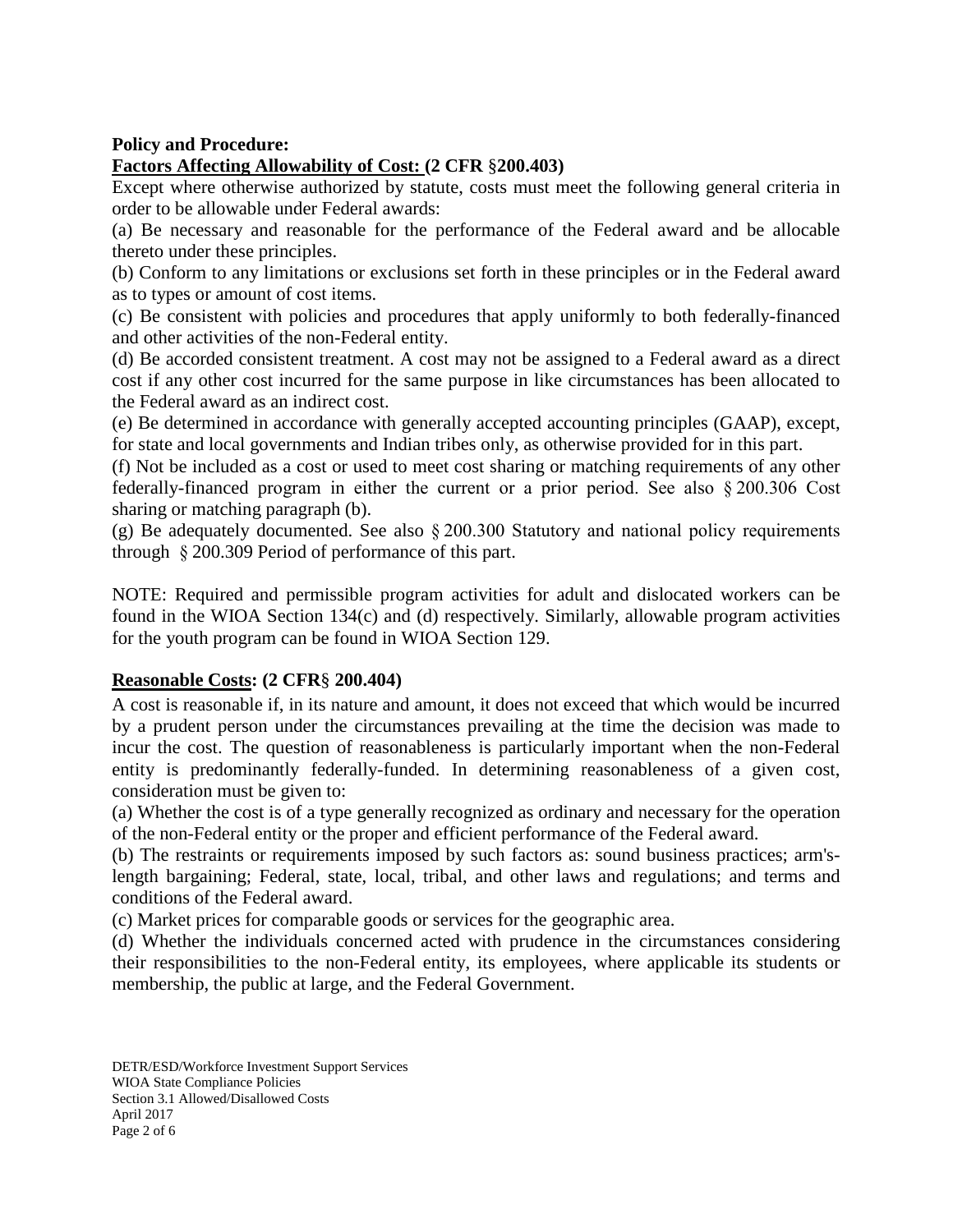(e) Whether the non-Federal entity significantly deviates from its established practices and policies regarding the incurrence of costs, which may unjustifiably increase the Federal award's cost.

## **Prior Approval from State: (2 CFR**§**200.407)**

Under any given Federal award, the reasonableness and allocability of certain items of costs may be difficult to determine. In order to avoid subsequent disallowance or dispute based on unreasonableness or non-allocability, the non-Federal entity may seek the prior written approval of the cognizant agency for indirect costs or the Federal awarding agency in advance of the incurrence of special or unusual costs. Prior written approval should include the timeframe or scope of the agreement. (2CFR §200.407)

Prior approval *must* be sought with;

- Capital expenditures for special purchase equipment with a unit cost over \$5,000 (2 CFR§ 200.439(b)(2))
- *When all sole source contracts or consultant contracts will be utilized (2 CFR* §*200.320)*
- Conferences and conference space costs (2 CFR §200.432)
- Capital expenditures for improvements to land or building (2 CFR§ 200.439(b)(3))

**NOTE:** Local Boards will have written procedure for determining allowability, disallowed and allocability of grant costs.

## **Cost Principles Examples- Allowable vs. Unallowed Disallowable**

NOTE: Reference WIOA P.L., and CFR for a comprehensive understanding in each case as allowability is questioned. SCP may contain additional state imposed limits to appropriateness or allowability.

**NT** = Not treated in cost principle

 $A =$  Allowable

**AWC**= Allowable with conditions

 $AWC/U =$  Allowable with conditions otherwise unallowable

**AWP** =Allowable with prior approval of either the Governor/State or Federal Project Officer (FPO)  $AWPWA = Allowable with prior written approval$ 

- $U =$  Unallowable
- **P.L**. = WIOA Sec. 113-128

**SCP**= State Compliance Policy

| Cost Item                                       | 2 CFR<br>200 | <b>USDOL</b><br>2 CFR<br>2900 | <b>DETR</b> | <b>OTHER</b> |
|-------------------------------------------------|--------------|-------------------------------|-------------|--------------|
| Advertising and public relations (2CFR§200.421) | AWC/U        | NΊ                            |             |              |
| Advisory councils (2CFR§200.422)                | AWC/U        | NΊ                            |             |              |
| Alcoholic beverages (2CFR§200.423)              | U            | NT                            |             |              |
| Audit costs and related services (2CFR§200.425) | AWC/U        | <b>NT</b>                     |             |              |
| Bad debts (2CFR§200.426)                        |              | <b>NT</b>                     |             |              |

DETR/ESD/Workforce Investment Support Services WIOA State Compliance Policies Section 3.1 Allowed/Disallowed Costs April 2017 Page 3 of 6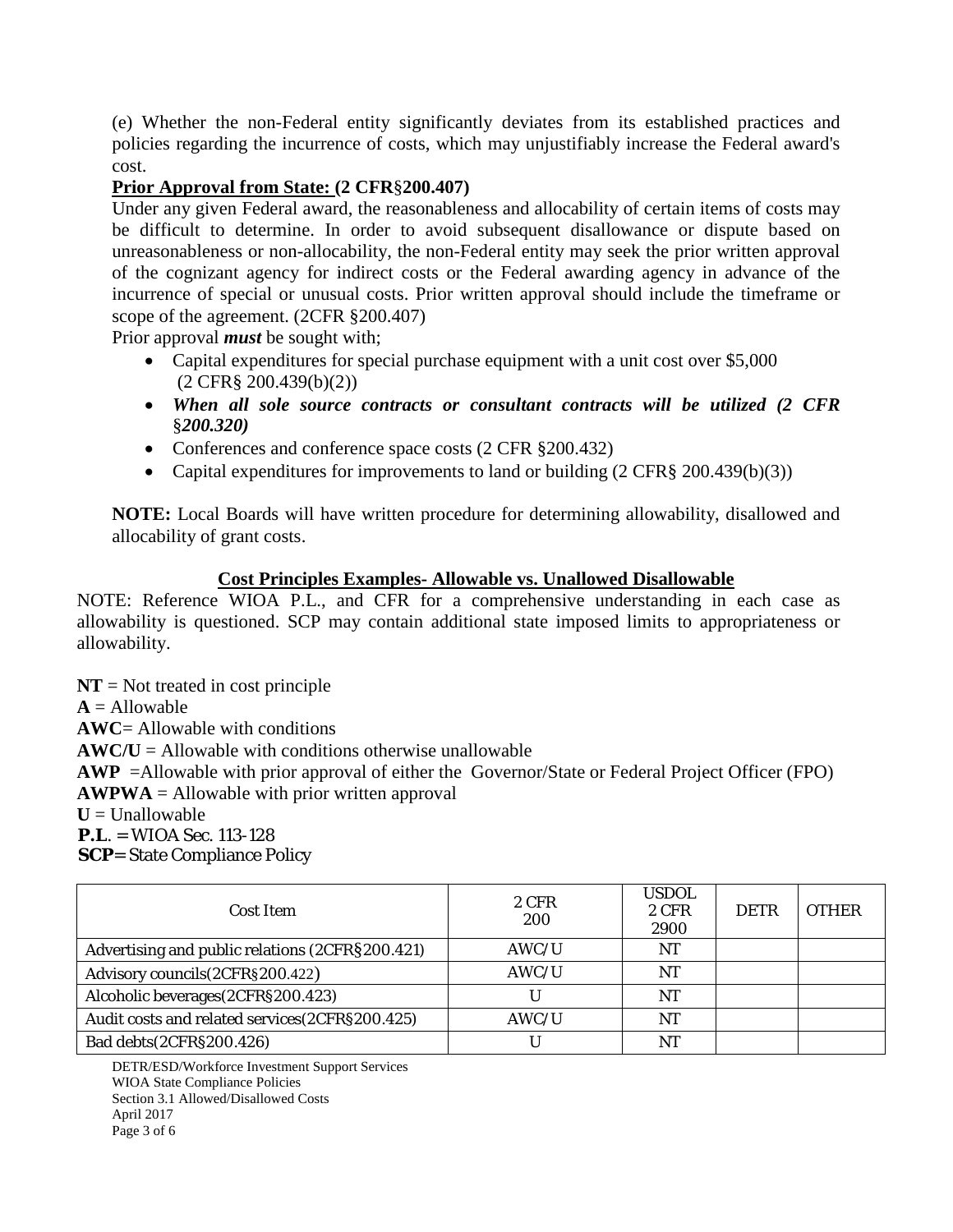| Bonding costs (2CFR§200.427)                                                                                                                          | A/AWC          | NT                            |              |                                                 |
|-------------------------------------------------------------------------------------------------------------------------------------------------------|----------------|-------------------------------|--------------|-------------------------------------------------|
| Capital expenditures for improvement to land or<br>buildings (2CFR§200.439)                                                                           | <b>AWPWA</b>   | <b>AWPWA</b>                  | <b>AWPWA</b> |                                                 |
| <b>Cost Item</b>                                                                                                                                      | 2 CFR<br>200   | <b>USDOL</b><br>2 CFR<br>2900 | <b>DETR</b>  | <b>OTHER</b>                                    |
| Capitalization of business (WIOA Sec. 181(e))                                                                                                         | <b>NT</b>      | NT                            |              | U/P.L.                                          |
| Collection of improper payments (2CFR§200.428)                                                                                                        | $\mathbf{A}$   | <b>NT</b>                     |              |                                                 |
| <b>Compensation for personal</b><br>services(2CFR§200.430)                                                                                            | AWC/U          | NT                            |              |                                                 |
| Compensation fringe benefits (2CFR§200.431)                                                                                                           | AWC/U          | NT                            |              |                                                 |
| Conferences(2CFR§200.432)                                                                                                                             | <b>AWPWANT</b> | NT                            | <b>AWPWA</b> | Contract<br>General<br><b>Assurance</b><br>Cert |
| Contingency provisions (2CFR§200.433)                                                                                                                 | <b>AWPWA</b>   | <b>AWPWA</b>                  |              |                                                 |
| Contracts with persons falsely labeling products<br>made in America (20 CFR§683.250(a)(5))                                                            | <b>NT</b>      | <b>NT</b>                     |              | U/CFR                                           |
| Contributions and donations (2CFR§200.434)                                                                                                            | UAWC/U         | <b>NT</b>                     |              |                                                 |
| Costs incurred by IHEs for, or in support of,<br>alumni/ae activities (2 CFR§200.424)                                                                 | $\mathbf U$    | NT                            |              | U/CFR                                           |
| Defense and prosecution of criminal and civil<br>proceedings, and claims (2CFR§200.435)                                                               | AWC/U          | <b>NT</b>                     |              |                                                 |
| Depreciation and use allowances(2CFR§200.436)                                                                                                         | AWC/U          | <b>NT</b>                     |              |                                                 |
| Economic development activities/similar, that are<br>not directly related to training for eligible<br>individuals under this title (WIOA Sec. 181(e)) | <b>NT</b>      | NT                            |              | U/P.L.                                          |
| Employee health, and welfare<br>costs(2CFR§200.437)                                                                                                   | AWC/U          | <b>NT</b>                     |              |                                                 |
| Employment generating activities (WIOA Sec.<br>181(e)                                                                                                 | <b>NT</b>      | NT                            |              | U/P.L.                                          |
| Entertainment costs (SCP3.15,2CFR§200.438)                                                                                                            | AWC/U          | NT                            | <b>SCP</b>   | AWC/U                                           |
| Equipment and other capital<br>expenditures(2CFR§200.439)                                                                                             | <b>AWPWA</b>   | NT                            | <b>AWPWA</b> |                                                 |
| Exchange rates(2CFR§200.440)                                                                                                                          | <b>AAWPWA</b>  | NT                            |              |                                                 |
| Expenses prohibited under any other Federal, State<br>or local law or regulation (20 CFR§683.250(a)(3))                                               | <b>NT</b>      | NT                            |              | U/CFR                                           |
| Fines and penalties (2CFR§200.441)                                                                                                                    | AWC/AWPWAAWP/U | $\bf NT$                      |              |                                                 |
| Foreign Travel (WIOA Sec.181(e), 20 CFR§<br>683.250(b)                                                                                                | <b>NT</b>      | NT                            | $\mathbf U$  | U/P.L.                                          |
| Fund raising and investment management<br>costs(2CFR§200.442)                                                                                         | <b>AWPWA</b>   | NT                            |              |                                                 |
| Gains and losses on disposition of depreciable<br>property and other capital assets and substantial<br>relocation of Federal programs(2CFR§200.443)   | <b>AWC</b>     | NT                            |              |                                                 |
| General government expenses(2CFR§200.444)                                                                                                             | U              | NT                            |              |                                                 |
| Goods or services for personal use(2CFR§200.445)                                                                                                      | AWC/U          | NT                            |              |                                                 |

DETR/ESD/Workforce Investment Support Services WIOA State Compliance Policies Section 3.1 Allowed/Disallowed Costs April 2017 Page 4 of 6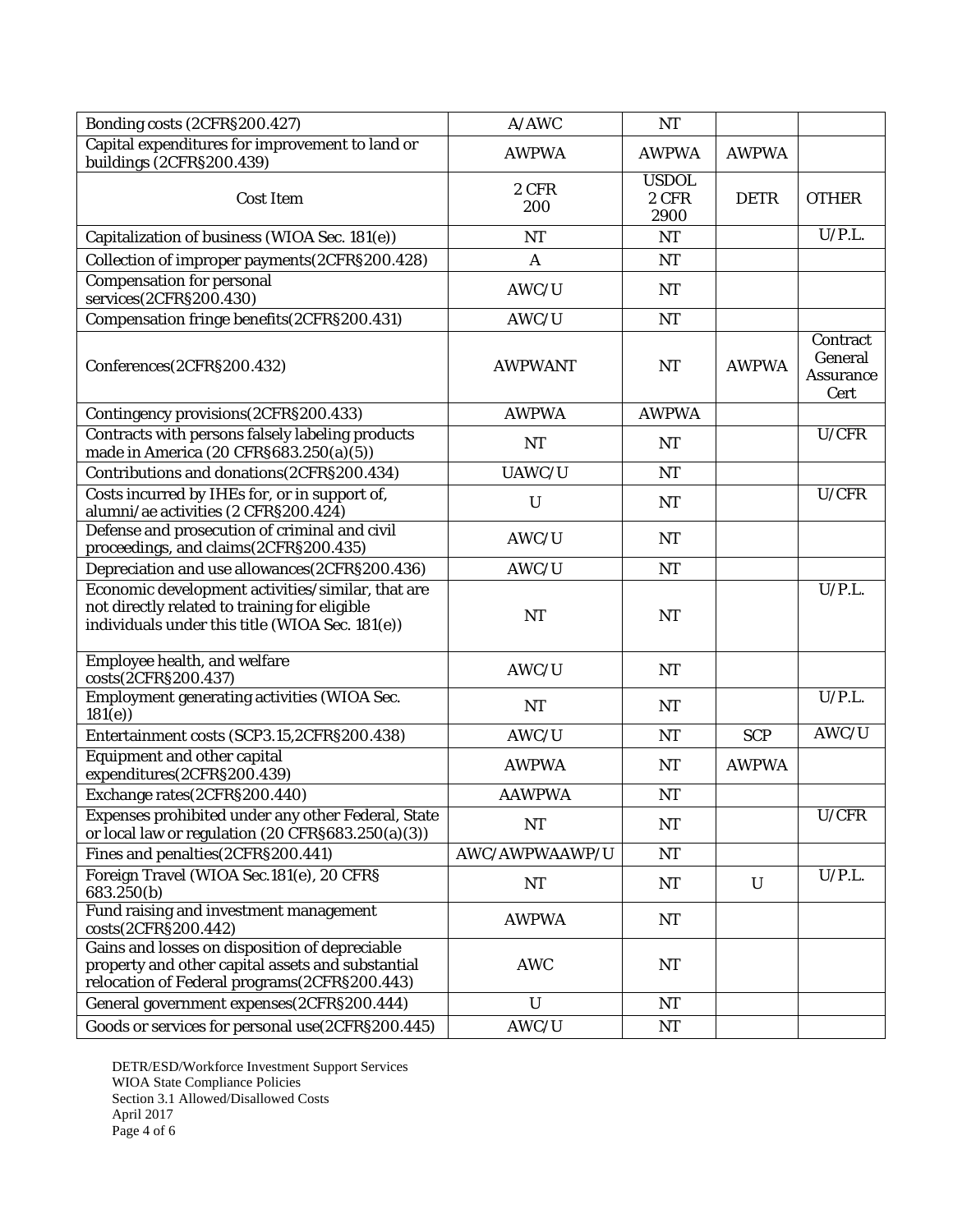| Idle facilities and idle capacity (2CFR§200.446)                                                                                                                                                                                                                                                                                                                                                                           | <b>AWC</b>   | NT           |              |                     |
|----------------------------------------------------------------------------------------------------------------------------------------------------------------------------------------------------------------------------------------------------------------------------------------------------------------------------------------------------------------------------------------------------------------------------|--------------|--------------|--------------|---------------------|
| Impact on Union Organization, no funds will be                                                                                                                                                                                                                                                                                                                                                                             |              |              |              | U/P.L.              |
| used to assist, promote or deter union organizing<br>(WIOA Sec 181(b)(7)                                                                                                                                                                                                                                                                                                                                                   | NT           | NT           |              |                     |
| Insurance and indemnification(2CFR§200.447)                                                                                                                                                                                                                                                                                                                                                                                | A/AWC/U      | <b>NT</b>    |              |                     |
|                                                                                                                                                                                                                                                                                                                                                                                                                            |              | <b>USDOL</b> |              |                     |
| <b>Cost Item</b>                                                                                                                                                                                                                                                                                                                                                                                                           | 2 CFR        | 2 CFR        | <b>DETR</b>  | <b>OTHER</b>        |
|                                                                                                                                                                                                                                                                                                                                                                                                                            | 200          | 2900         |              |                     |
| Intellectual property(2CFR§200.448)                                                                                                                                                                                                                                                                                                                                                                                        | AWC/U        | $\bf NT$     |              |                     |
| Interest(2CFR§200.449)                                                                                                                                                                                                                                                                                                                                                                                                     | AWC/U        | NT           |              |                     |
| Investment in revolving loan funds (WIOA Sec.<br>181(e), 2CFR§200.101)                                                                                                                                                                                                                                                                                                                                                     | U            | NT           |              | U/P.L.              |
| Investment in contract bidding resource centers<br>(WIOA Sec. 181(e))                                                                                                                                                                                                                                                                                                                                                      | <b>NT</b>    | NT           |              | $\overline{U/P.L.}$ |
| Lobbying(2CFR§200.450)                                                                                                                                                                                                                                                                                                                                                                                                     | $\mathbf U$  | <b>NT</b>    |              |                     |
| Losses on other sponsored agreements or contracts                                                                                                                                                                                                                                                                                                                                                                          | $\mathbf U$  | NT           |              |                     |
| (2CFR§200.451)                                                                                                                                                                                                                                                                                                                                                                                                             |              |              |              |                     |
| Maintenance, operations, and repairs<br>(2CFR§200.452)                                                                                                                                                                                                                                                                                                                                                                     | A/AWC        | NT           |              |                     |
| Materials and supplies costs including cost of<br>computing devises (2CFR§200.453)                                                                                                                                                                                                                                                                                                                                         | <b>AAWC</b>  | NT           |              |                     |
| Memberships, subscriptions, and professional<br>activity costs(2CFR§200.454)                                                                                                                                                                                                                                                                                                                                               | A/AWC/U      | NT           |              |                     |
| Organization costs (2CFR§200.455)                                                                                                                                                                                                                                                                                                                                                                                          | <b>AWPWA</b> | <b>NT</b>    |              |                     |
| Participant support costs(2CFR§200.456)                                                                                                                                                                                                                                                                                                                                                                                    | <b>AWPWA</b> | NT           |              |                     |
| Plant and security costs(2CFR§200.457)                                                                                                                                                                                                                                                                                                                                                                                     | A            | <b>NT</b>    |              |                     |
| Pre-award costs(2CFR§200.458)                                                                                                                                                                                                                                                                                                                                                                                              | <b>AWPWA</b> | NT           |              |                     |
| Professional service costs(2CFR§200.459)                                                                                                                                                                                                                                                                                                                                                                                   | A/AWC/U      | <b>NT</b>    | <b>AWPWA</b> |                     |
| Proposal costs(2CFR§200.460)                                                                                                                                                                                                                                                                                                                                                                                               | A            | <b>NT</b>    |              |                     |
| Public service employment, except as specifically<br>authorized under title I of WIOA. (20 CFR§<br>683.250(a)(2)                                                                                                                                                                                                                                                                                                           | <b>NT</b>    | NT           |              | U/CFR               |
| Publication and printing costs(2CFR§200.461)                                                                                                                                                                                                                                                                                                                                                                               | A/AWC        | NT           |              |                     |
| <b>Rearrangement and reconversion</b><br>costs(2CFR§200.462)                                                                                                                                                                                                                                                                                                                                                               | A/AWP        | NT           |              |                     |
| Recruiting costs (2CFR§200.463)                                                                                                                                                                                                                                                                                                                                                                                            | <b>AWC</b>   | NT           |              |                     |
| Relocation costs of employees(2CFR§200.464)                                                                                                                                                                                                                                                                                                                                                                                | <b>AWC</b>   | NT           |              |                     |
| Relocation, encourage or induce relocation of<br>business or part of business if such location results<br>in loss of employment (WIOA Sec. 181(d)(1))                                                                                                                                                                                                                                                                      | NT           | NT           |              | U/P.L.              |
| Relocation; employment or training activity shall<br>be used for customized or skill training, on-the-job<br>training, incumbent worker training, transitional<br>employment, or company-specific assessments of<br>job applicants or employees, for any business or<br>part of a business that has relocated, until the date<br>that is 120 days after the date on which such<br>business commences operations at the new | NT           | NT           |              | U/P.L.              |

DETR/ESD/Workforce Investment Support Services WIOA State Compliance Policies Section 3.1 Allowed/Disallowed Costs April 2017 Page 5 of 6